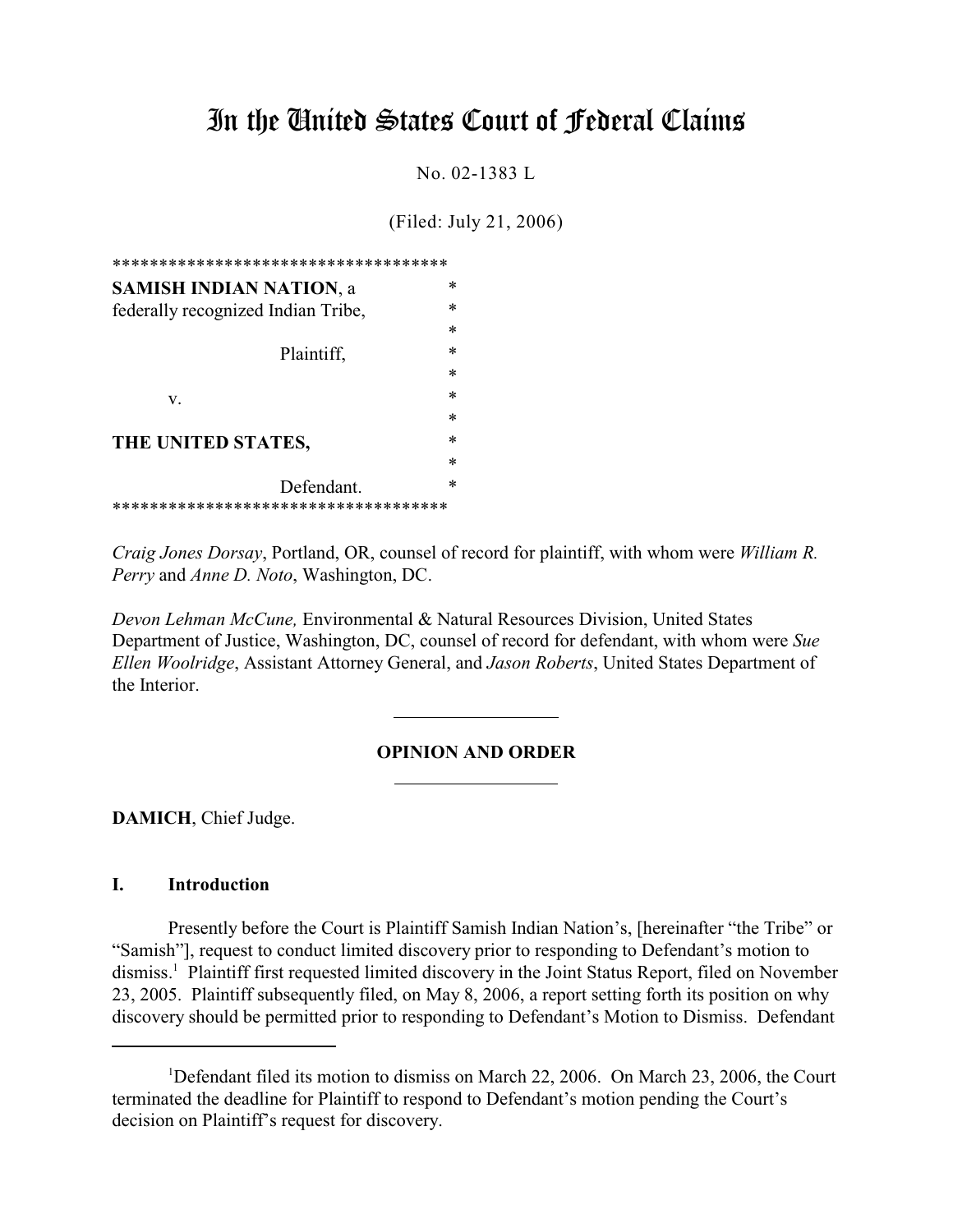had indicated its opposition to Plaintiff's request in the November 23, 2005 Joint Status Report. As explained below, the Court will allow Plaintiff to conduct limited discovery in accordance with the discovery requests attached to its May 8, 2006 Report.

#### **II. Background**

Plaintiff seeks damages for federal funds that it did not receive from the Government during the period of 1969 to 1996, to which it claims that it was entitled, pursuant to a wide array of federal statutes and treaties that provide programs, services, and benefits to federallyrecognized Indian tribes and their members.<sup>2</sup> Prior to 1969, Plaintiff allegedly received federal services and benefits available to Indian tribes and was included in a 1966 unofficial list of tribes recognized by Defendant. This list was superseded by a 1969 unofficial list. Plaintiff did not appear on that 1969 list due to an arbitrary omission made by Defendant.<sup>3</sup> Plaintiff contends that it was improperly omitted from the 1969 unofficial tribe list and, therefore, that it should have continued to be treated as a federally recognized tribe even before its 1996 recognition. Federal recognition or acknowledgment is a precondition to an Indian tribe's right to claim benefits under federal statutes. 25 C.F.R. § 83.2. Because Plaintiff was wrongfully omitted from the list of federally-recognized tribes, it could not have received benefits under any statute.

Previously, this Court ruled that Plaintiff's claims for damages for the period of 1969 through 1996 were barred under the statute of limitations. *Samish Indian Nation v. United States*, 58 Fed. Cl. 114 (2003). However, on appeal, the Court of Appeals for the Federal Circuit reversed this portion of the Court's decision. *Samish Indian Nation v. United States*, 419 F.3d 1355, 1358 (Fed. Cir. 2005).<sup>4</sup>

In its Complaint and its Report, Plaintiff provides two theories of damages or claims for relief which the Court simplifies for the purpose of this opinion. First, Plaintiff claims that each of the statutes and treaties at issue individually mandates the payment of at least some money to every federally-recognized tribe. Every federally-recognized tribe benefitted from these statutes, Plaintiff alleges, because the agencies administering these statutes or regulations understood them as mandating the payment of money to all federally-recognized Indian tribes. It appears from a review of Plaintiff's Complaint that its first claim for relief is predicated upon the Federal

<sup>2</sup>See Pl.'s Second Am. Compl.  $\P$  30(a)-(o).

<sup>3</sup>The United States District Court for the Western District of Washington concluded that the omission of the Samish from the unofficial 1969 list was arbitrary*. Greene v. Babbitt*, 943 F. Supp. 1278, 1288 n.13 (W.D. Wash. 1996).

<sup>4</sup>The Federal Circuit, however, affirmed this Court's additional decision that Plaintiff's claims arising under the Indian Self-Determination and Education Assistance Act, 25 U.S.C. §§ 450 *et. seq.,* and the Snyder Act, 25 U.S.C. §§ 2, 13, are not money-mandating and are not within the Court's Tucker Act or Indian Tucker Act jurisdiction. It also affirmed the Court's dismissal, without prejudice, of Plaintiff's claims to post-1996 benefits. *Samish*, 419 F.3d at 1358.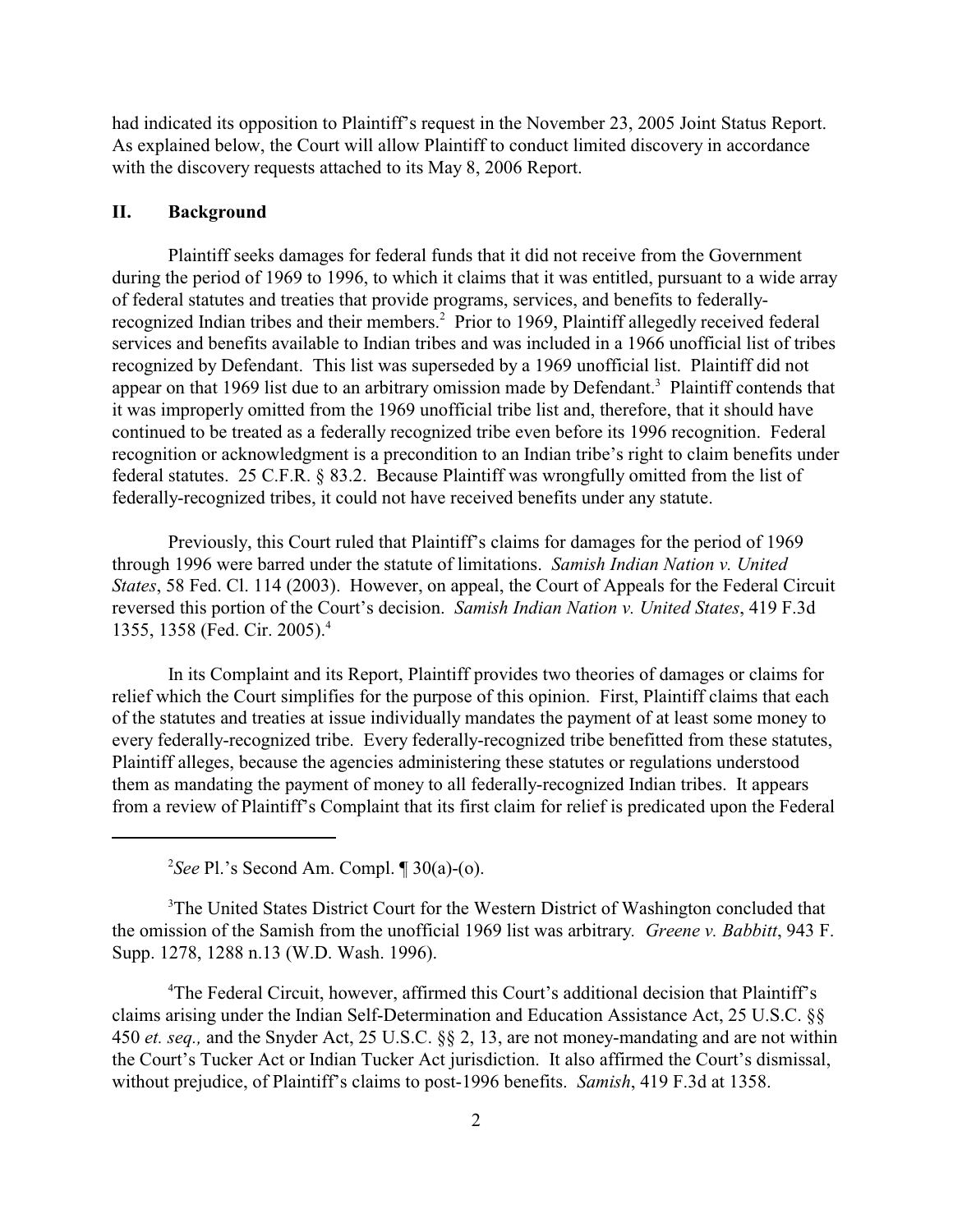Circuit's standard for determining whether a statute or regulation is money-mandating, that is, whether "the statutory text leaves the government no discretion over payment of claimed funds," and whether statutes or regulations underlying discretionary funding schemes "(1) provide 'clear standards for paying' money to recipients; (2) . . . state the 'precise amounts' that must be paid; *or* (3) as interpreted, compel payment on satisfaction of certain conditions." *Samish*, 419 F.3d at 1364 (quoting *Perri v. United States*. 340 F.3d 1337, 1342-43 (Fed. Cir. 2003) (emphasis added).

Second, Plaintiff claims that all of these statutes and regulations together comprise a "network" of programs and benefits for federally-recognized tribes. Plaintiff argues that this "network," when viewed as a whole, is money-mandating. This second legal theory or claim follows the Federal Circuit's holding that a "fiduciary duty can also give rise to a claim for damages within the Tucker Act or Indian Tucker Act."<sup>5</sup> Plaintiff argues that this network of statutes and regulations establishes the Government's specific trust responsibility to Plaintiff in its fundamental aspects, thereby entitling Plaintiff to money damages for the Government's breach of its fiduciary responsibility. The Court, of course, does not opine here as to the viability of Plaintiff's theories.

#### **III. Plaintiff's Request for Limited Discovery**

Plaintiff's request for limited discovery is divided into two prongs. First, Plaintiff is requesting limited discovery regarding a Bureau of Indian Affairs ("BIA") funding mechanism, titled, "Tribal Priority Allocations"("TPA"), which allocates among federally-recognized tribes funds from a group of programs designed for their benefit.<sup>6</sup> According to the Declaration of Debbie Clark, the Deputy Assistant Secretary – Indian Affairs (Management), the TPA

<sup>&</sup>lt;sup>5</sup>Id. at 1367 (citing *United States v. White Mountain Apache Tribe*, 537 U.S. 465, 473-74 (2003); *United States v. Mitchell*, 463 U.S. 206, 224-26 (1983) ("*Mitchell II*"). In *Mitchell II,* a network of timber management statutes created a specific trust relationship – as opposed to a bare trust – because those statutes required the Government to assume elaborate control over tribal forests. *Mitchell II*, 463 U.S. at 225-226.

<sup>&</sup>lt;sup>6</sup> Authorizing statutes that support programs within TPA include the following: Johnson-O'Malley Act, ch. 147, 48 Stat. 596 (1934), *codified as amended at* 25 U.S.C. §§ 452-457; the Indian Child Welfare Act of 1978, Pub. L. No. 95-608, 92 Stat. 3069, *codified at* 25 U.S.C. §§ 1901-1963; the Higher Education Tribal Grant Authorization Act, Pub. L .No. 102-325, pt. B, 106 Stat. 798 (1992), *codified at* 25 U.S.C. §§ 3301-3307; the Indian Alcohol and Substance Abuse Prevention and Treatment Act of 1986, Pub. L. No. 99-570, tit. IV, subtit. C, 100 Stat. 3207 *codified as amended at* 25 U.S.C. §§ 2401-2478; and the Indian Child Protection and Family Violence Prevention Act, Pub. L. No. 101-630, tit. IV, 104 Stat. 4544 (1990), *codified at* 25 U.S.C. §§ 3201-3211. Plaintiff contends that these authorizing statutes, as well as the annual Interior Appropriation Acts, constitute a money-mandating "network" of statutes "for the purpose of the claim by a federally-recognized tribe that it was wrongfully deprived of TPA funds." Pl.'s Second Am. Comp. at  $\P$  30(a)(iv).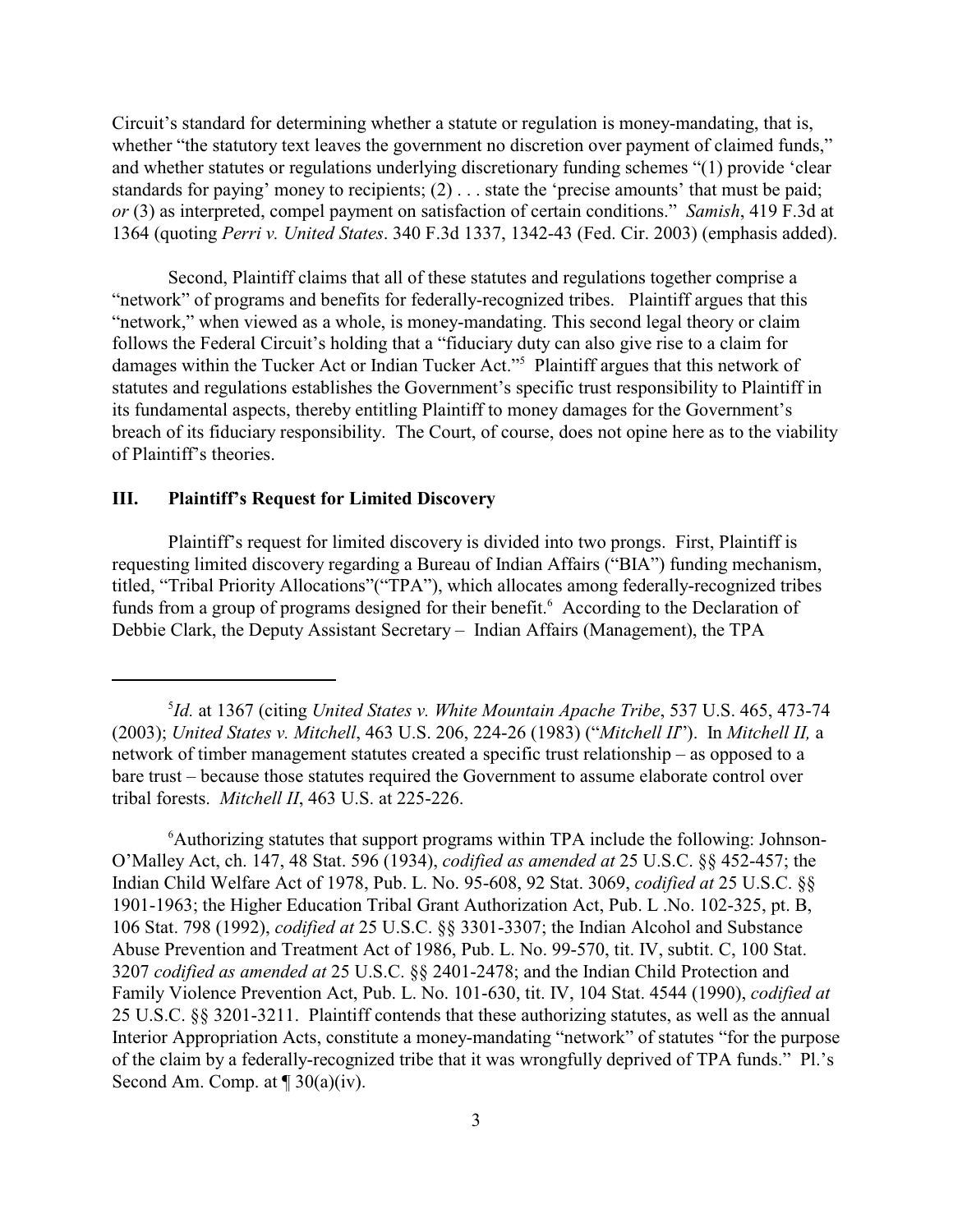mechanism "provides funds for the following categories: a) Tribal Government; b) Human Services; c) Education; d) Public Safety and Justice; e) Community Development; f) Resource Management; g) Trust Services; and h) General Administration." Def.'s Dec. at  $\P$  7. Plaintiff contends that the various statutes that underlie TPA are money-mandating based upon the BIA's own construction of those statutes. Plaintiff asserts that all federally-recognized tribes receive some TPA funds each year, but since Plaintiff was not a federally-recognized tribe, it did not receive any funding through TPA. To that end, Plaintiff argues that discovery would show that "by the government's own construction, the statutory and regulatory framework under which the TPA is provided reflects congressional intent that such funding must be provided to all federallyrecognized tribes. This, in turn, is the predicate for establishing that the statutes and regulations underlying TPA are money-mandating." Pl.'s Rep. at 14.

Second, Plaintiff is seeking discovery regarding other federal statutes and regulations that provide funds for federally-recognized tribes.<sup>7</sup> Plaintiff cites several illustrative examples of the kinds of statutes and regulations that it argues are money-mandating. First, it cites block grants that Congress made available to all federally-recognized tribes in 1981. Omnibus Budget Reconciliation Act of 1981 ("OBRA"), Pub. L. No. 97-35, §§ 67, 674(c), 901, 2601-2611, 95 Stat. 172.<sup>8</sup> Plaintiff argues that the regulations promulgated under OBRA by the Secretary of Health and Human Services state that funding under OBRA would automatically be provided to every federally-recognized tribe. *See* 46 Fed. Reg. 48, 582, 48, 686 (Oct. 1, 1981) (announcing final rule 45 C.F.R. § 96.41 (1981)) ("Accordingly, where provided by statute, the Secretary will, upon request of an eligible Indian tribe or tribal organization, reserve a portion of a State's allotment and, upon receipt of the complete application and related submission that meets statutory requirements, grant it directly to the tribe or organization."). Because Defendant asserts in its Motion to Dismiss that the tribes "were not eligible for funding," Def.'s Mot. at 45, Plaintiff maintains that it is entitled to seek discovery to determine whether Defendant's assertion is correct. Plaintiff's second illustrative example consists of funds provided for job training programs under the Comprehensive Employment and Training Act ("CETA") and the Job Training Partnership Act ("JTPA").<sup>9</sup> Plaintiff's third illustrative example is that it is entitled to

*See* CETA, Pub. L. No. 93-203, § 204(2), 87 Stat. 839, as amended by the Youth <sup>9</sup> Employment and Demonstration Act of 1977, Pub. L. No. 95-93, 91 Stat. 627; the Comprehensive Employment and Training Act Amendments of 1978, Pub. L. No. 95-524, §§

 ${}^{7}$ A complete list of all these statutes and regulations that Plaintiff claims provides funds (and mandates the payment of money) to federally-recognized tribes is contained in Pl.'s Second Am. Compl. ¶ 30(b)-(o).

<sup>&</sup>lt;sup>8</sup>See OBRA, at  $\S 674(c)(2)$  (codified at 42 U.S.C.  $\S 9911(b)$ ) (Community Services Block Grant); *id.* § 901, (codified at 42 U.S.C. § 300w-1) (Preventative Health and Health Services Block Grant); *id.* § 901 (codified at 42 U.S.C. § 300x-33(d)(1)) (Alcohol and Drug Abuse and Mental Health Services Block Grant); *id.* § 901 (formerly codified at 42 U.S.C. § 300y-4) (Primary Care Block Grant); *id.* § 2406(d)(2) (codified at 42 U.S.C. § 8623(d)) (LIHEAP grant funding).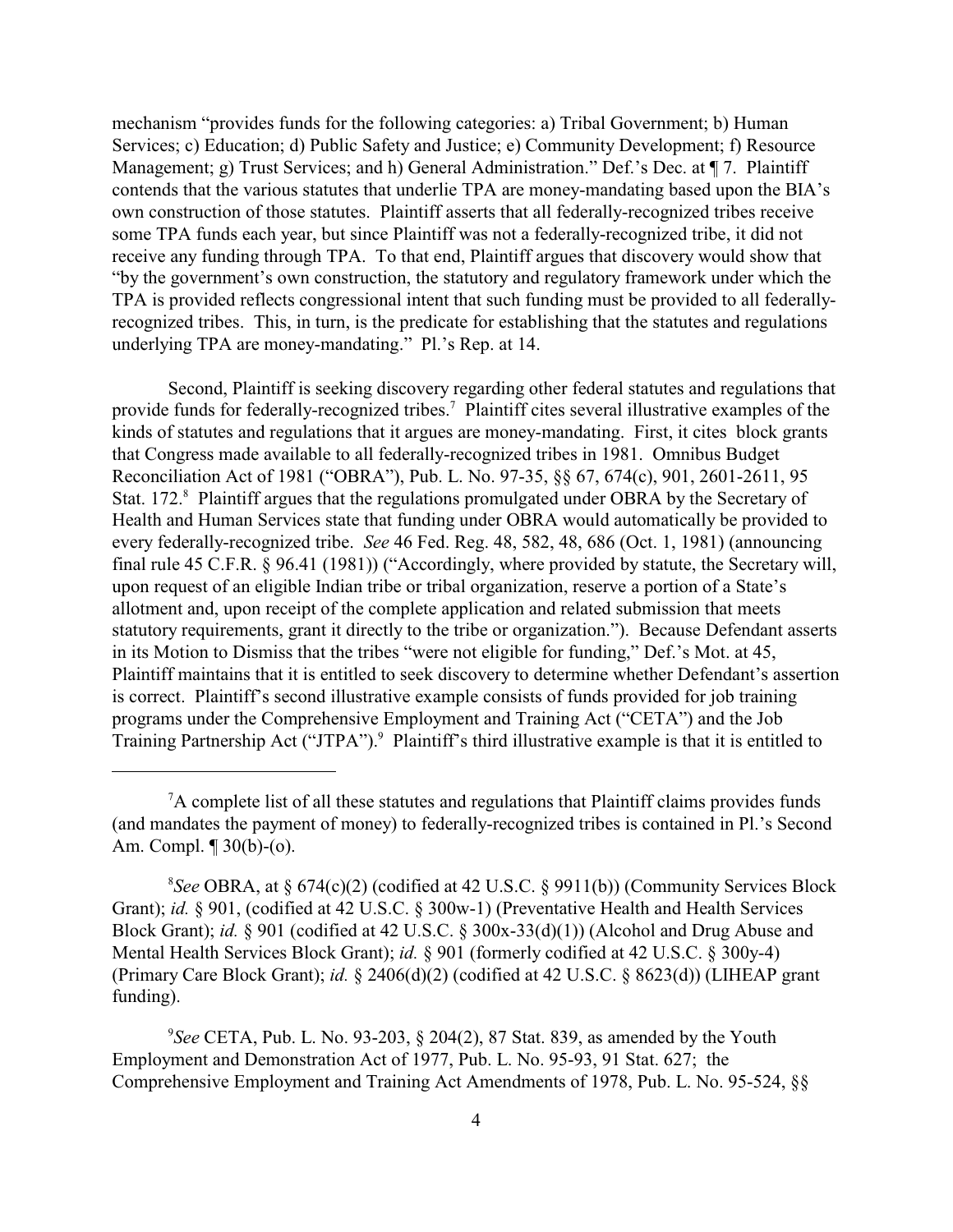financial assistance provided to federally-recognized tribes pursuant to the Housing Act of 1937 and its amendments.<sup>10</sup> Plaintiff maintains that discovery would confirm that *all* federallyrecognized tribes received assistance under these statutes and would refute Defendant's assertion that funding under these programs is discretionary. To that end, Plaintiff contends discovery would demonstrate that any eligibility requirements, *e.g.*, that the tribes possess or develop administrative capabilities to administer those programs, "were construed and implemented by the relevant agencies so that [such requirements were] not a barrier to receiving assistance." Pl.'s Rep. at 20.

#### **IV. Argument and Analysis**

#### A. Parties' Arguments

The legal basis for Plaintiff's request is twofold. First, Plaintiff argues that, in the Motion to Dismiss, Defendant challenges jurisdictional facts alleged in the Complaint and that, therefore, Plaintiff is entitled to conduct discovery to inquire into the jurisdictional facts asserted by Defendant. Plaintiff specifically cites Ms. Clark's Declaration, which describes how the BIA calculates and distributes TPA funds, as an example of jurisdictional facts that Defendant placed into dispute. Second, Plaintiff seeks discovery to prove that the relevant agencies interpreted the laws and regulations at issue in this case to be money-mandating – whether through TPA or some other mechanism. That interpretation, according to Plaintiff, indicates that Congress intended to undertake substantive obligations with respect such tribes, thereby mandating the payment of monies to federally-recognized tribes.<sup>11</sup>

With respect to all of the statutes subject to Plaintiff's request, the Court is ultimately required to conduct an assessment of whether the statutes can "fairly be interpreted as mandating compensation." *Mitchell II*, 463 U.S. at 217 (quoting *Eastport S.S. Corp. v. United States*, 178 Ct. Cl. 599, 607; 372 F.2d 1002, 1009 (1967). "It is enough, then, that a statute creating a Tucker Act right be reasonably amenable to the reading that it mandates a right of recovery in damages. While the premise to a Tucker Act claim will not be 'lightly inferred, ...' a fair inference will do." *White Mountain Apache*, 537 U.S. at 473 (quoting *Mitchell II*, 463 U.S. at 218). Plaintiff

201, 301, 302, 92 Stat. 1901. *See also* JTPA, Pub. L. No. 97-300, 96 Stat. 1322.

<sup>10</sup>See Housing Act of 1937, ch. 896, 50 Stat. 888, as amended by the Housing and Community Development Act of 1974, Pub. L. No. 93-383, §§ 102(1)(a), 201, 210, 88 Stat. 633; Housing and Community Development Act of 1977, Pub. L. No. 95-128, §§ 102(a)(16), 103(a), 901, 91 Stat. 111; Indian Housing Act of 1988, Pub. L. No. 100-358, 102 Stat. 676.

 $<sup>11</sup>$  In its Report, Plaintiff also argues that, by denying federal funds to which it was entitled</sup> had it been properly recognized by the federal government, it was deprived of equal protection of the laws and had its privileges and immunities with respect to other tribes diminished, in contravention of 25 U.S.C. §§ 476(f), (g). *See* Pl.'s Rep. at 8. For purposes of this opinion, however, the Court need not address this argument.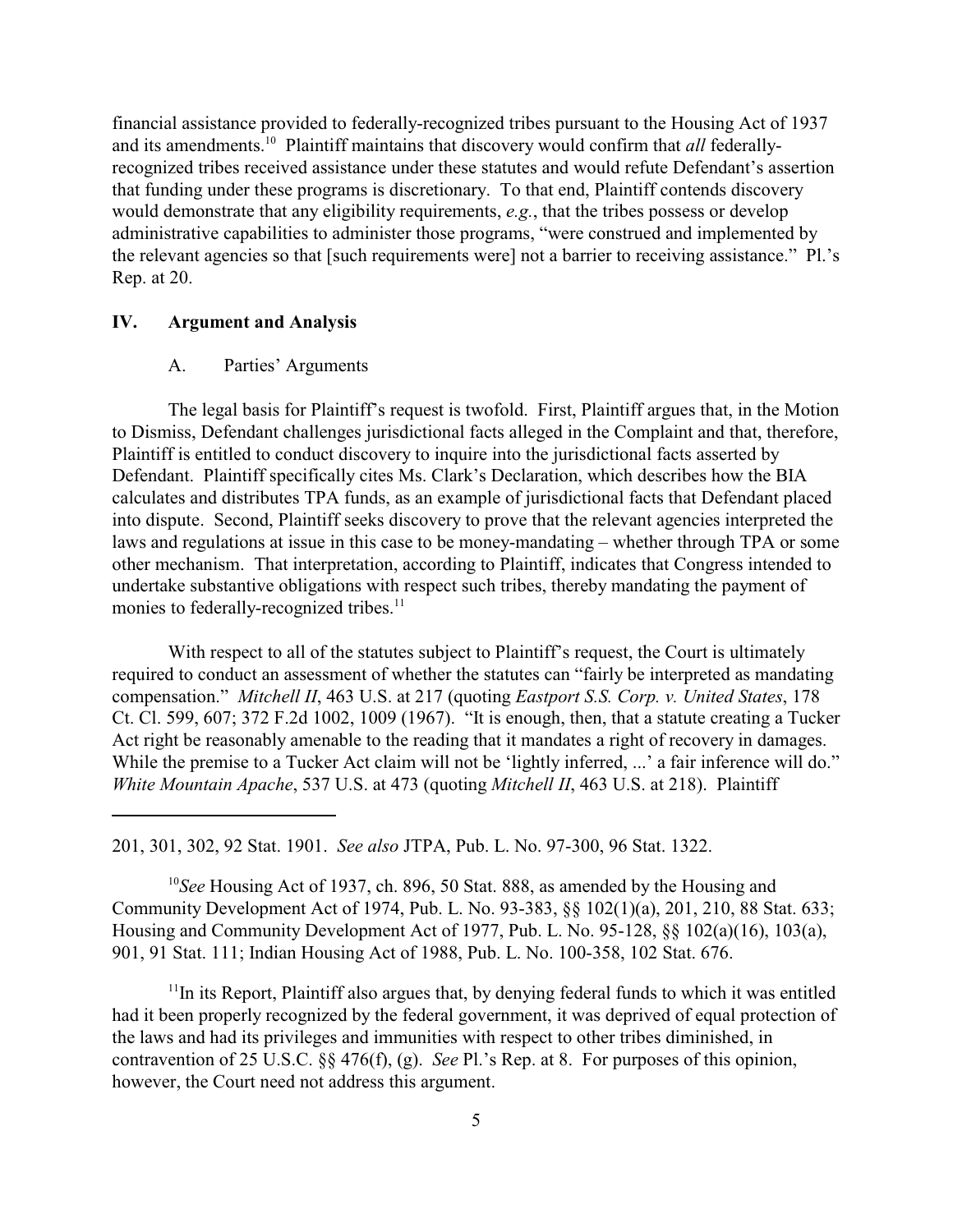maintains that "[i]t is a 'fair inference' that Congress intended that when it provided funding to benefit all federally recognized tribes, the federal agencies not undermine that intent by totally excluding one tribe – as they did with Samish." Pl.'s Rep. at 7 (emphasis in original). Although its argument could have been more clearly made, it seems that Plaintiff is arguing that the Court might "fairly infer" that the identified statutes or regulations – either individually or in a "network"– establish that Congress imposed a specific fiduciary duty on the United States as a trustee, thereby mandating compensation through money damages if the Government failed in its responsibilities as a trustee.<sup>12</sup> The Court can, so the argument goes, make this "fair inference" by reviewing evidence that the responsible agencies, either through the TPA mechanism or some other means, understood that they were required by the statutes or regulations at issue to pay at least some money to federally-recognized tribes. Plaintiff argues that the Government breached its fiduciary responsibilities to the Tribe by wrongfully excluding the Tribe from a list of federally-recognized tribes from 1969 to 1996.

Plaintiff submitted to the Court proposed admissions and interrogatories/requests for documents that it seeks to serve upon Defendant, if the Court allows discovery. Pl.'s Rep. Apps. 2, 3.

Defendant indicated in the November 23, 2005 Joint Status Report its opposition to Plaintiff's request for discovery. It maintained that the issue of whether the statutes and regulations cited in Plaintiff's Complaint are money-mandating is a pure matter of law and does not require any factual findings. Defendant further stated that it desired an opportunity to file a motion to suspend discovery.

#### B. Analysis

Rule 26(b)(1) of the Court of Federal Claims ("RCFC") provides that, in general, "[p]arties may obtain discovery regarding any matter, not privileged, that is *relevant* to the claim or defense of any party" (emphasis added). The same rule also provides that "for good cause, the court may order discovery of any matter relevant to the subject matter involved in the action." *Id.* "Relevant" information is defined as discovery "reasonably calculated to lead to the discovery of admissible evidence." *Id.* The Court finds that Plaintiff has provided good cause for allowing limited discovery, and that the discovery it seeks consists of "relevant" information.

The Court views the operation of the TPA funding program to be strongly "relevant" to Plaintiff's argument that the Government itself understood that all federally-recognized tribes were entitled to payments under the statutes and regulations at issue. There is little information on the record as to how the TPA mechanism determined the criteria by which eligibility for payments to tribes was determined and how the BIA calculated the amount paid to each eligible tribe. Conceivably, discovery might permit the Court to "fairly infer" that the relevant agencies

<sup>&</sup>lt;sup>12</sup> Samish, 419 F.3d at 1368. In contrast, if the Government has a "bare" or "limited" trust relationship with a party on whose behalf it undertook no responsibility, no claim for money damages within the Tucker Act or Indian Tucker act lies. *Id.*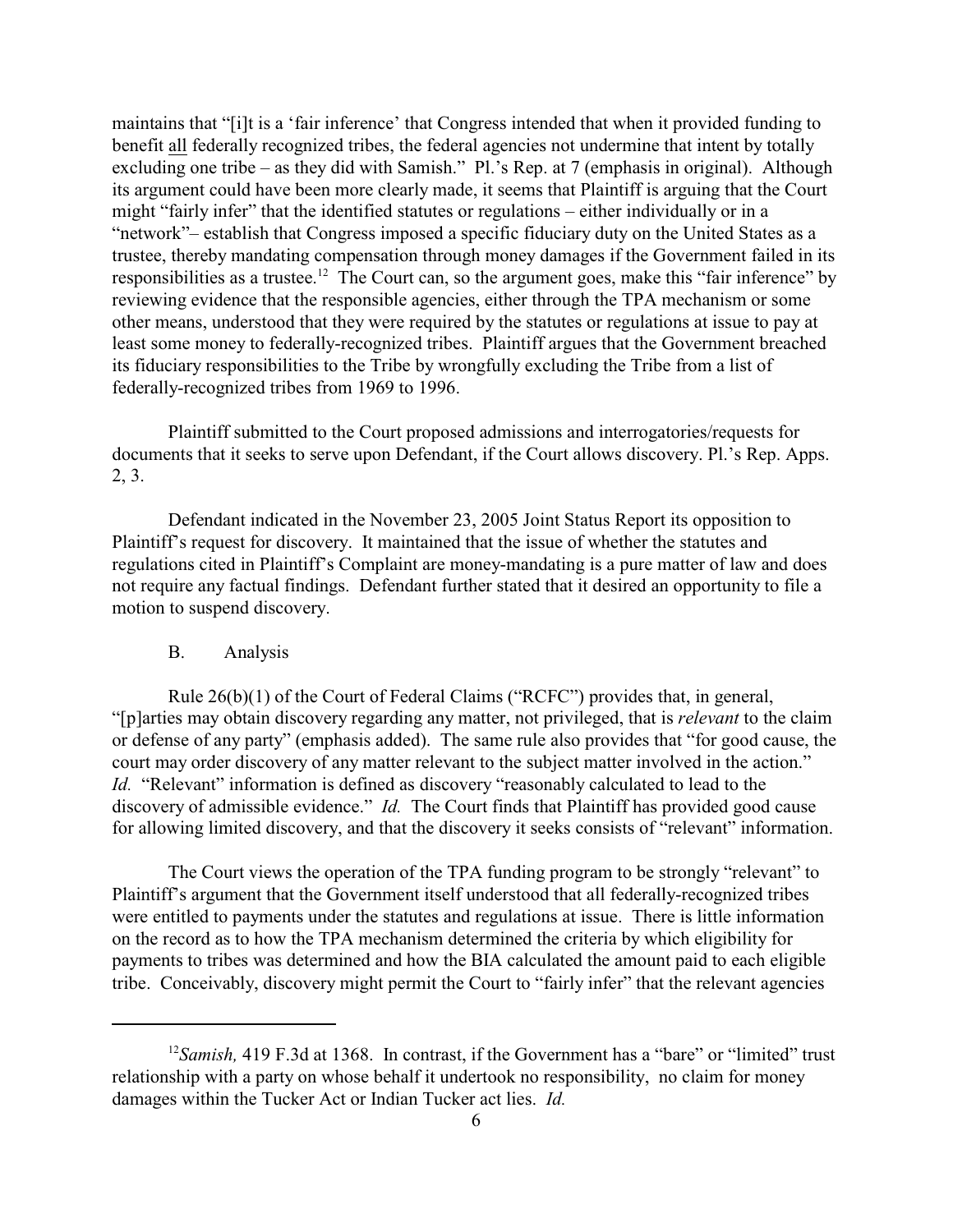understood the statutes or regulations underlying TPA to be money-mandating.

Moreover, it is well established that when a motion to dismiss challenges a jurisdictional fact alleged in a complaint, a court may allow discovery in order to resolve the factual dispute. "[W]here issues arise as to jurisdiction or venue, discovery is [also] available to ascertain the facts bearing on such issues." *Oppenheimer Fund, Inc. v. Sanders*, 437 U.S. 340, 351 n.13 (1978) (citations omitted). This Court has opined that there are occasions when it is appropriate to conduct discovery when jurisdictional facts are in dispute.

> But there are exceptions to the usual Rule  $12(b)(1)$  requirement that the allegations of the complaint be accepted as true. Such exceptions, referred to under the collective rubric of *factual attacks*, exist in cases where a jurisdictional determination on the pleadings alone would be unfair. Such cases might arise where the merits of a case are inextricably interwoven with the facts necessary to establish jurisdiction, or where the truth of the jurisdictional facts is disputed, or where only additional discovery can uncover necessary jurisdictional facts, or where the jurisdictional attack is based on matters outside the pleadings.

*E. Trans-Waste of Md., Inc. v. United States*, 27 Fed. Cl. 146, 148 n.1 (1992) (emphasis in original). *See also Trintec Indus., Inc. v. Pedre Promotional Products, Inc.*, 395 F.3d 1275, 1283 (Fed. Cir. 2005) ("If the district court concludes that the existing record is insufficient to support personal jurisdiction, [plaintiff] is entitled to jurisdictional discovery. Such discovery is appropriate where the existing record is 'inadequate' to support personal jurisdiction and 'a party demonstrates that it can supplement its jurisdictional allegations through discovery.'") (citations omitted); *Ignatiev v. United States*, 238 F.3d 464, 467 (D.C. Cir. 2001) ("We have previously required that plaintiffs be given an opportunity for discovery of facts necessary to establish jurisdiction prior to decision of a 12(b)(1) motion."). At the very least, by placing Ms. Clark's declaration on the record in its Motion to Dismiss, Defendant has, in effect, opened the door for Plaintiff to make further factual inquiries into the BIA's interpretation and construction of the statutes underlying the TPA mechanism. More significantly, the declaration itself is strongly suggestive that the BIA may very well have considered that the statutes and regulations underlying TPA, in fact, mandate the payment of money to federally-recognized tribes. For instance, the declaration states "[t]he BIA must allocate the congressionally appropriated amount among the tribes. . . . Def. Dec. ¶ 4." The Declaration also states that "all federally-recognized tribes are eligible to benefit from the appropriation of funds." Id. at ¶ 11.

Plaintiff's argument on behalf of its request for discovery related to the non-TPA programs is not as strong as its argument in favor of its discovery request regarding the operation of the TPA mechanism. Nevertheless, the requested information remains "reasonably calculated to lead to the discovery of admissible evidence" and, therefore, "relevant" discoverable information, pursuant to RCFC 26. Funding under CETA, JTPA, the Housing Act of 1937, and OBRA block grants arguably relates to fundamental human needs of housing, health care, and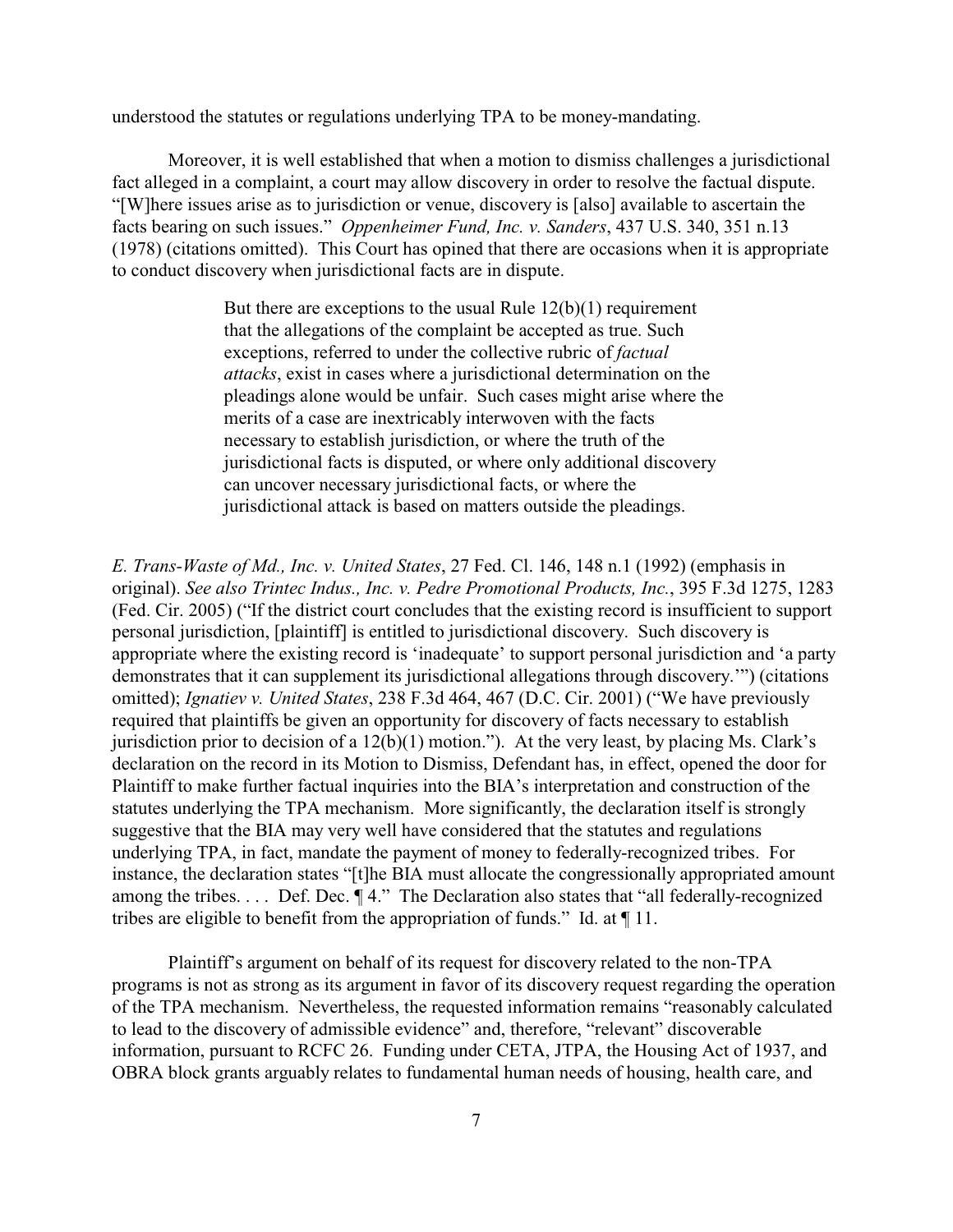job training. As the Court understands Plaintiff's argument, it, first, seeks to show that the agencies administering these programs understood that they had specifically undertaken a responsibility to provide for such fundamental human needs to federally-recognized Indian tribes. Second, Plaintiff seeks to show that the Government understood the statutes and regulations to mean that all federally-recognized tribes were eligible for these benefits. These two showings would, according to Plaintiff, prove that a fiduciary relationship existed between Plaintiff and the Government, which was subsequently breached when Plaintiff was removed from the 1969 list. Whether this argument is ultimately sustainable is subject to debate, but given the history of Plaintiff's relationship with the Government, the Court is not prepared to hold that there are no facts that could support Plaintiff's money-mandating arguments. The Court finds that Plaintiff has adequately demonstrated that certain jurisdictional facts with respect to non-TPA programs are, in fact, disputed, *e.g.*, that all federally-recognized tribes received some funding under these statutes, and that the administering agencies, in fact, did not interpret any eligibility requirements as providing them discretionary authority. Because discovery could uncover facts necessary for Plaintiff to prove jurisdiction and because the discovery sought by Plaintiff is probative of its money-mandating arguments, the Court is of the opinion that the prudent course is to allow Plaintiff to conduct the limited discovery it seeks as set forth in its proposed discovery requests contained in Appendix 2 and 3 of Plaintiff's May 8, 2006 Report.

Defendant argues that discovery is unnecessary because the determination of whether any of these statutes and regulations mandate the payment of money can be resolved by the facial language of the statutes and regulations. However, Plaintiff correctly points out that this Court has, in the past, held that a regulation, though not money-mandating on its face, nevertheless, mandated the payment of money based upon agency interpretation. *Reidell v. United States*, 43 Fed. Cl. 770, 771-72 (1999). Specifically, *Reidell* held that certain claimants were entitled to retroactive payments of "prevailing wages" under the Davis-Bacon Act, despite the fact that neither the text of the Davis-Bacon Act nor the regulations implementing the Davis-Bacon Act clearly mandates the payment of money, because the Department of Labor issued a ruling interpreting its regulations as requiring such retroactive payments. *Id*. Unlike *Reidell*, the record does not currently show that Plaintiff has received a ruling from any relevant agency entitling it to receive payment under any statute or regulation. Nor does the record show that any relevant agency has taken any action that is functionally similar to that of the Department of Labor in *Reidell*. However, the Plaintiff believes that if it obtains the discovery it seeks, the Court could, as it did in *Reidell,* "fairly infer" that the relevant Government agencies interpreted the statutes or regulations, either individually or as network, as creating a fiduciary duty toward Indian tribes, thereby mandating monetary payments to them. While the record does not indicate whether the agencies interpreted the statutes and regulations in the manner in which Plaintiff asserts; nevertheless, given the unique set of circumstances that brought Plaintiff before the Court, particularly the finding in *Greene* that the omission of the Tribe from the 1969 unofficial list was arbitrary, Plaintiff should have the opportunity to make this argument once all the relevant jurisdictional facts are known. Therefore, limited discovery is warranted to establish the